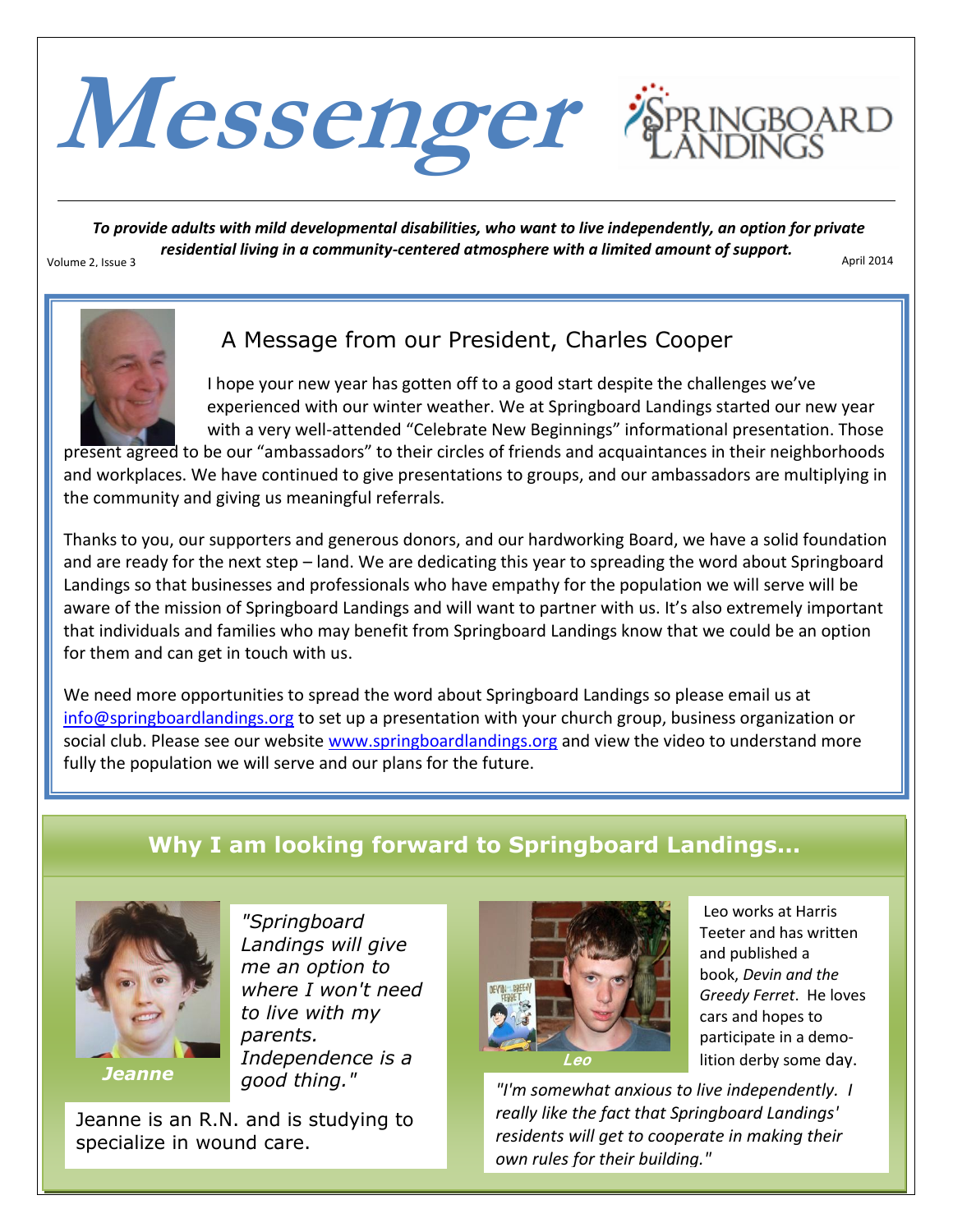# **Resource Corner***: Fostering Independence*

**by Kathryn Guillot, Ph.D., CCC-SLP**

A natural part of growing up and becoming an adult is learning how and becoming more independent in navigating life. We all go through natural stages of becoming progressively more independent from learning basic self-care skills (e.g., dressing and bathing) in early childhood, to learning how to drive in the teen years, to managing a budget and living independently in adulthood. One has a sense of accomplishment when they achieve a skill that makes them more independent, which leads to them feeling proud of what they can do on their own. Many individuals with mild developmental disabilities typically require not only more assistance and time to achieve the skills necessary to be more independent but long-term support to maintain independency. However, many of these individuals have the potential to acquire many independent living skills with some support from their family and caregivers.

The most important thing to consider when providing support to a young adult with developmental disabilities is to first identify all the strengths of that individual such as being able to read, write, follow directions, problem solve and basic math skills. By identifying the strengths of your young adult you are able to develop an individualized program that is built on skills they already have, which is more likely to be successful in the long run. It is equally important to have the young adult be an active participant in identifying and developing what supports they might need to be more independent. I found that visual cues (e.g., calendars, planners, lists, directions, schedules, pictures, etc) are a wonderful way to provide constant and permanent support to an individual within their living and work environment.

Let me provide you with a personal example. I was working with a young lady who wanted to learn how to do her own laundry without the assistance of her parents. I identified one of her strengths as being able to read and write. Knowing that visual cues are a successful tool, I decided that written direction on "How to do Laundry" would work. Together we developed the step-by-step written directions of how to do the laundry. She was able to place the directions next to the washing machine and dryer when doing her own laundry, which she became independent in doing.

An important thing to remember when developing a support tool for an individual is that it needs to be functional and easy to follow and use!

## **You too can help Springboard Landings**

#### *What will happen when my parents are no longer around?*

**Get in touch with us if you have a family member or know of someone who is interested in residing at Springboard Landings. Our criteria includes:** 

**A primary diagnosis of a developmental disability Capability of physical self-care and is ambulatory Desire to be part of a community Ability to meet the financial obligations of Springboard Landings Private medical insurance, Medicare/Medicaid** 

**We are developing a list of potential future residents and will be happy to sit down and talk with all interested parties. Contact us at 615-719-9060 or info@springboardlandings.org to make an appointment.**

## **Social Media**

Many changes are coming your way on our social media sites. Keep checking our website and facebook for what is going on with Springboard Landings.

Learn more about Springboard Landings on our website at

**http://www.springboardlandings.org**



**Type in Springboard Landings on the SEARCH bar.** and/or

contact us at: 615-719-9060 P. O. Box 210471 Nashville, TN 37221

**Contact us if you or your company would like to partner with us to offer independence to many capable adults.**

**Your prayers and donations will help us achieve our goals. Make checks payable to Springboard Landings and mail to P.O. Box 210471, Nashville, TN 37221; or use Pay Pal on our website, www.springlandings.org**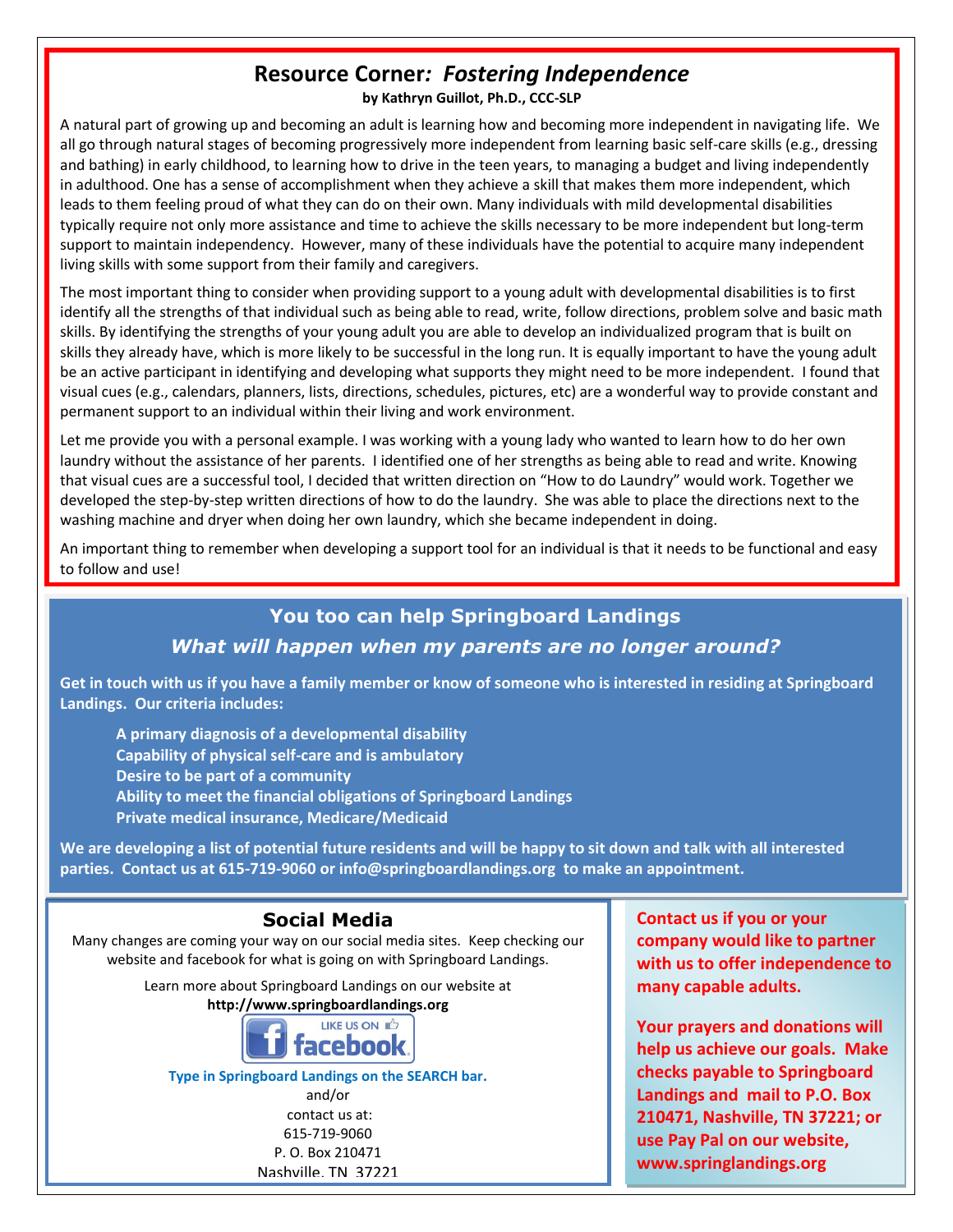



Dr. Kathryn Guillot shares information at the "Road to Success" mini-conference sponsored by Ventures.





Charlie Cooper works the booth at the Conference.

Charlie Cooper and guest at the Conference in Franklin, Tennessee.



Presentation for the Bellevue Exchange Club



Volunteer, Marian Fordyce, shares the message of Springboard Landings' goals for 2014 and beyond.



Metro Council Member Sheri Weiner and State Representative Bo Mitchell address the crowd at The Bellevue Momentum meeting whose theme is "Together is Better". Sheri Weiner invited Dawn Bagby to share the vision of Springboard Landings with the group.



Valerie and Susan welcome guests to our video debut.



Charlie Cooper welcomes attendees to the New Beginnings 2014 presentation.

**Contact us with names of groups or organizations with whom we can share the mission of Springboard Landings - 615-719-9060.**

**Our success depends on spreading our vision of offering independent living with a limited amount of support to adults with mild developmental disabilities.**